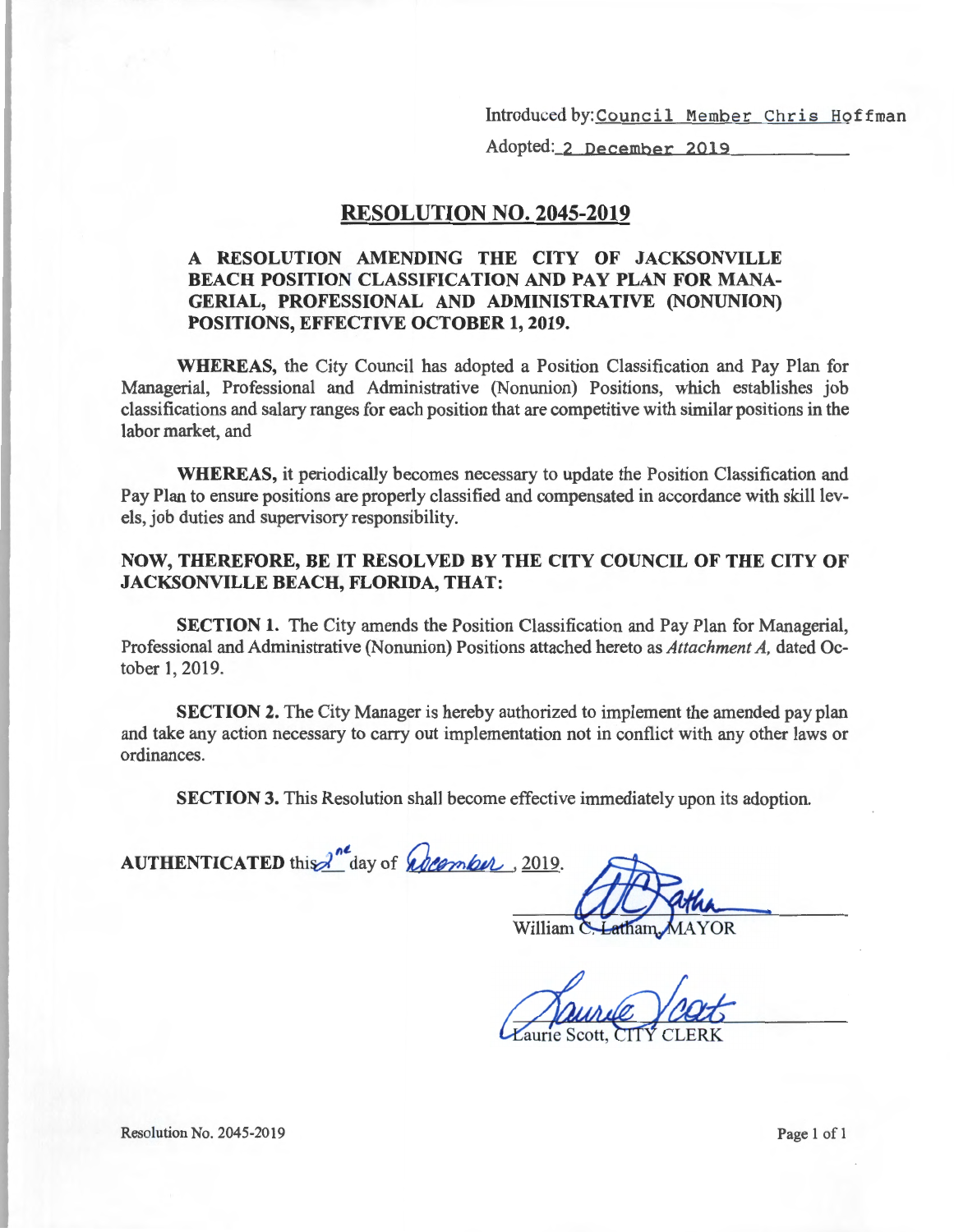Resolution No. 2045-2019 Attachment A

## **CITY OF JACKSONVILLE BEACH** POSITION CLASSIFICATION AND PAY PLAN



Managerial, Professional and Administrative (Nonunion)

Effective October 1, 2019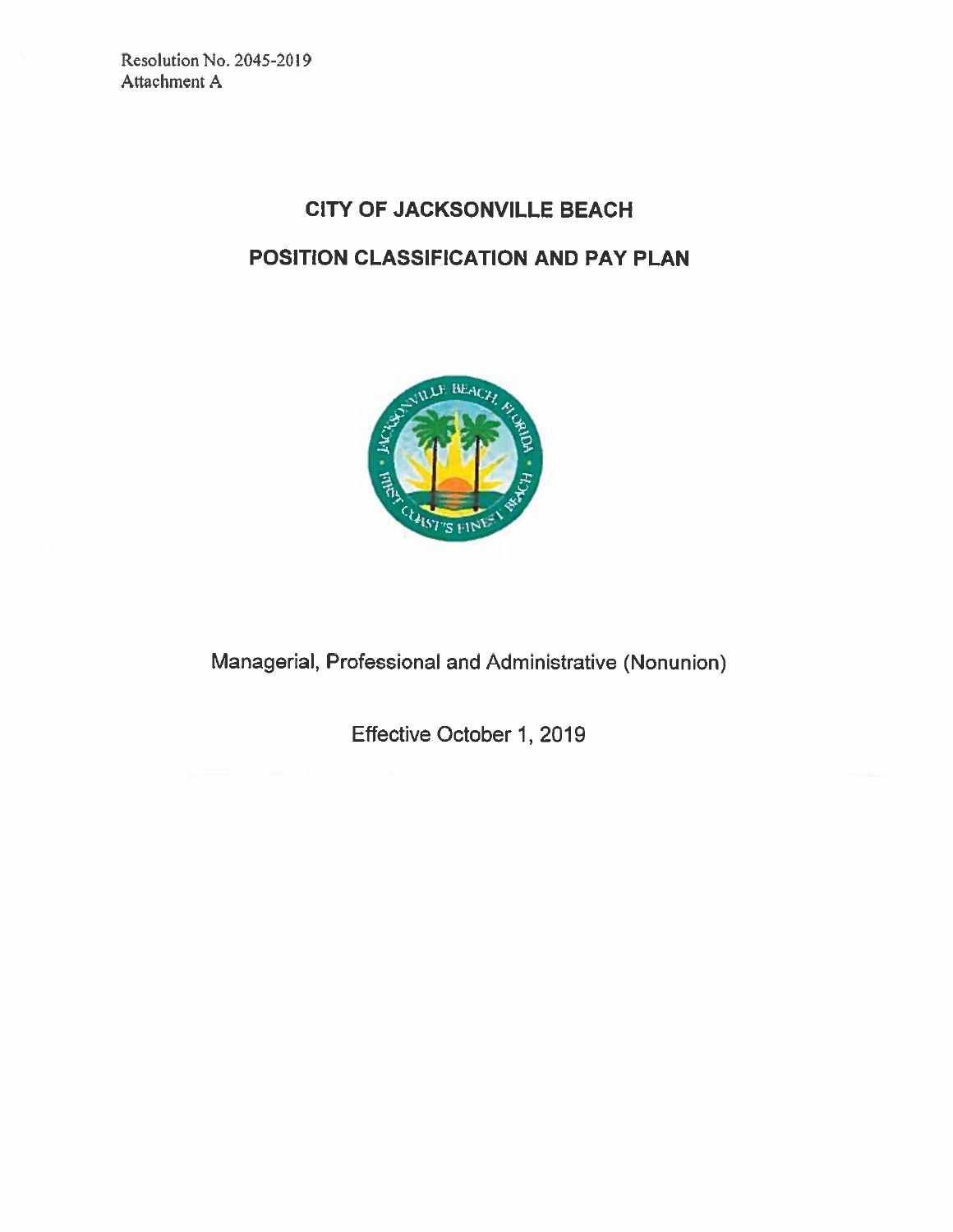### **INTRODUCTION**

The Position Classification and Pay Plan for the City of Jacksonville Beach was-prepared in-July, 1990 and subsequently revised. The Plan-is divided into three major sections:

Section I: General Rules and Regulations provides for the rules which guide the administration of the Position Classification and Pay Plan.

Section II: Classification and Pay Grades provides for the assignment of a classification and pay grade to each position within the plan.

Section III: Pay Grade Schedule provides pay grades and pay ranges in hourly and annual amounts. Minimums, maximums and midpoints are identified.

Job descriptions have been written for each classification in the plan. Although not part of this document, the job descriptions are incorporated by reference and are on file for review in the Human Resources Department.

The position classification plan brings together a number of nonunion management, professional and administrative positions under a single classification plan. The plan provides that all positions receive similar treatment with respect to matters of classification. The plan also provides for normal lines of promotion and career development ladders. The organization and arrangement of classes facilitates various aspects of personnel administration such as records processing, position control, recruitment, testing, training and budget control.

The pay plan consists of a system of pay ranges assigned to all classes of work. The pay plan is intended to:

- 1) Provide equal pay for equal work;
- 2) Provide a means of rewarding employees for continued good or outstanding service:
- 3) Provide a convenient method of adjusting the plan to meet changes in conditions which require change in pay levels; and,
- 4) Establish salary and wage rates which compare satisfactorily with those public and private employers in competitive market areas for each position, and thus to permit the City to attract and retain qualified employees.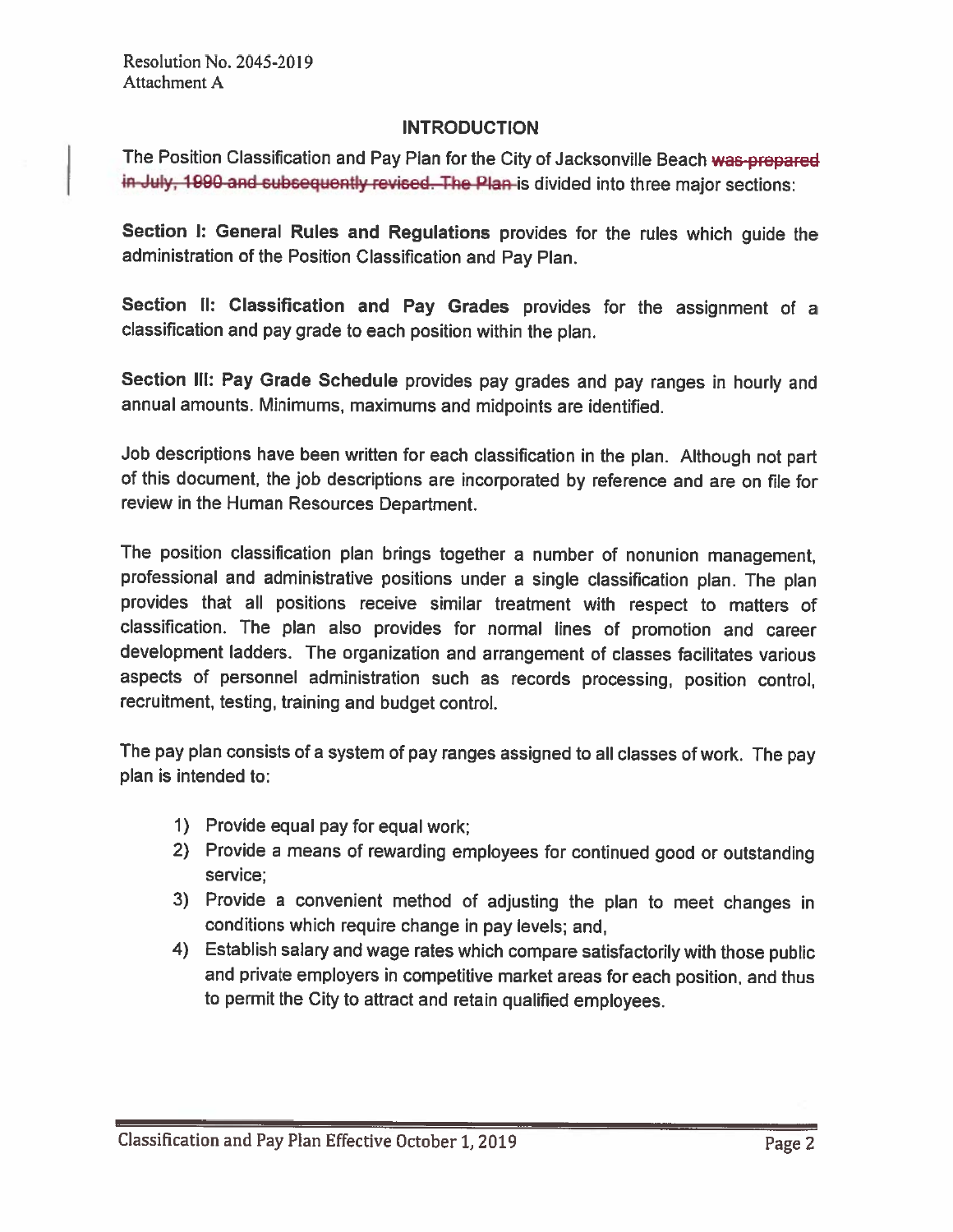#### **SECTION I GENERAL RULES AND REGULATIONS**

### A. Administration of the Pay Plan

- 1) Primary responsibility for establishment and upkeep of the classification and pay plan is assigned to the City Manager, or designee.
- 2) All changes and improvements will be made through recommendations to the Human Resources Director, who will analyze and determine whether they should be considered.
- 3) The entire plan shall be reviewed on an annual basis by the City Manager or designee. Following the review, any proposed revisions will be submitted by the City Manager to the City Council for adoption.
- 4) The Pay Grade Schedule consists of a salary schedule showing salary ranges and midpoints.
- 5) An employee may receive a salary increase by means of merit salary advancement, promotion, reclassification, or a pay range adjustment, if there is an availability of funds.
- 6) The rate of pay of an employee within the pay grade will depend on merit. There are no provisions in the pay plan for automatic salary advancement as all merit increases are to be based upon work performance and other pertinent factors as evaluated by the employee's supervisor.
- 7) The performance evaluation system is to develop incentive among employees to improve their work performance.
- 8) The City Manager may approve special increases based on evaluation of performance and/or to address what the City determines to be pay inequities.

### B. Appointments and Starting Rates

- 1) The minimum salary established for a position is considered the normal appointment rate for new employees.
- 2) Appointments below or above the minimum salary may be authorized by the City Manager in the following situations:
	- a) If the applicant's training, experience or other qualifications are substantially above those required for the position:
	- b) Exceptions as noted in the trainee category.
- 3) When an employee is promoted from a lower to a higher pay grade, the promotion shall always include a minimum of a five percent (5%) salary increase (this provision shall apply to promotions only and not to transfers).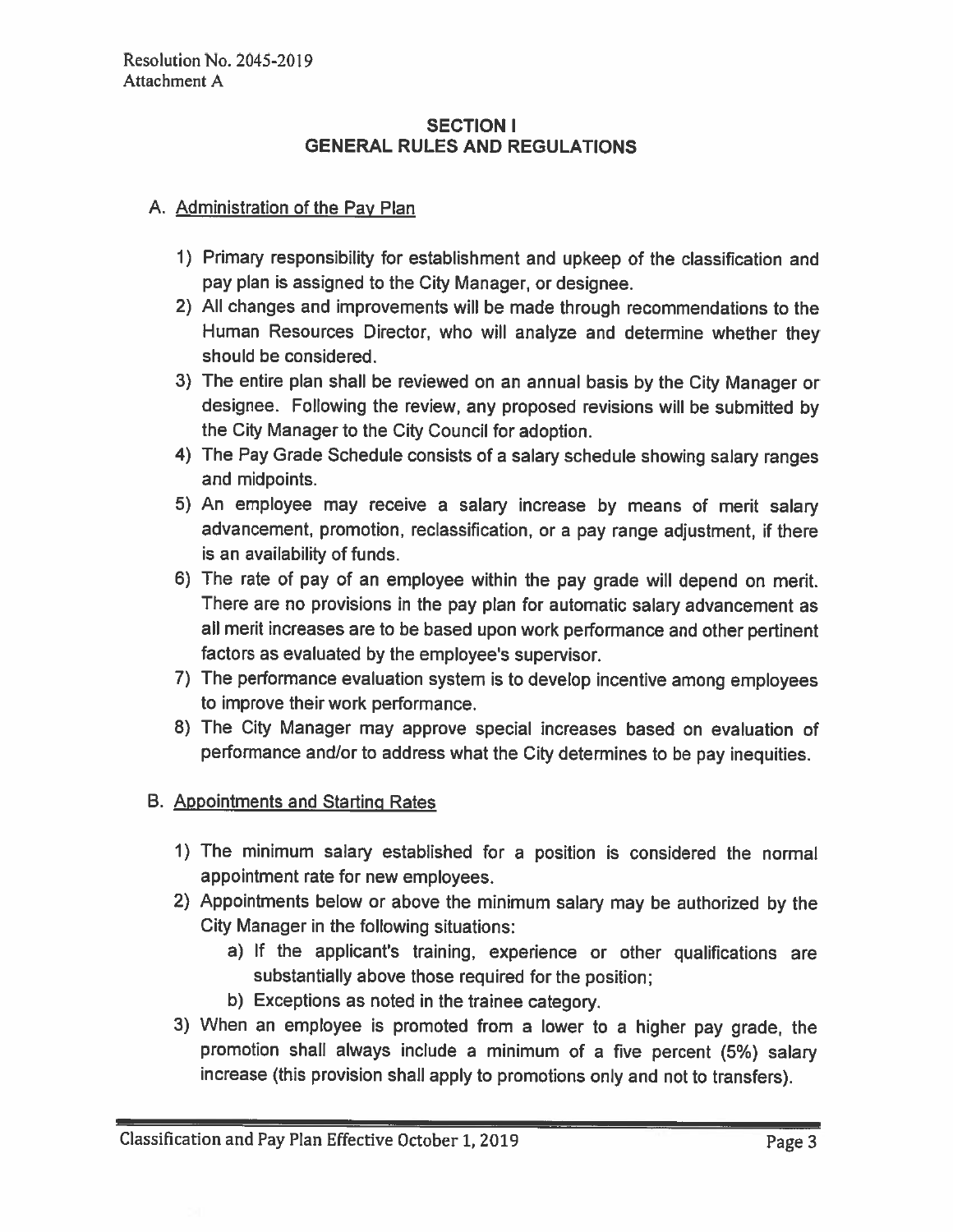4—Police Sergeants promoted to Commander shall receive be eligible for a 20% a minimum 10%-pay increase. Upon-successful completion of 6-months' service in the new position, they will be eligible for an additional 10% pay increase. Fire Lieutenants-promoted to Captain-shall-be eligible for a 20% increase in pay.

## C. Merit Increases

- 1) A merit salary advancement is a salary increase within the same pay grade and is not considered to be automatic, but based upon an evaluation of performance of an individual.
- 2) An employee may be is eligible for a merit increase of 2% to 3% over the current rate of payannually, on the anniversary date of their employment in the position, as warranted by performance, provided there are funds available for the increase.
- 3) The employee may receive a salary increase or lump sum payment following an annual evaluation, based upon performance. During the budgeting process, the City Manager may recommend merit pay increases or lump sum payments based on the availability of funds. Any recommendation must be approved by the City-Council.

## D. Probationary Increases

Upon-satisfactory completion of the probationary period as a new-employee-or following a promotion, the employee shall be eligible for a ment salary advancement of 3% to 5%-over the employee's current rate of pay.

- 1) Employees hired or promoted between April 1, 2019 and September 30, 2019, whose probationary period ends between October 1, 2019 and March 30, 2020, are eligible for a merit salary advancement of up to 5% upon satisfactory completion of the probationary period in the position, as warranted by performance, provided that funds are available for the increase.
- 2) Employees hired or promoted on or after October 1, 2019 are not eligible for a pay increase upon completion of the probationary period.

## E. Lead Worker Category

1) A Lead Worker position is defined as a work assignment where duties of a supervisory nature are assigned over a group of positions classified the same as that of the Lead Worker. The assignment is typical in laboring or trade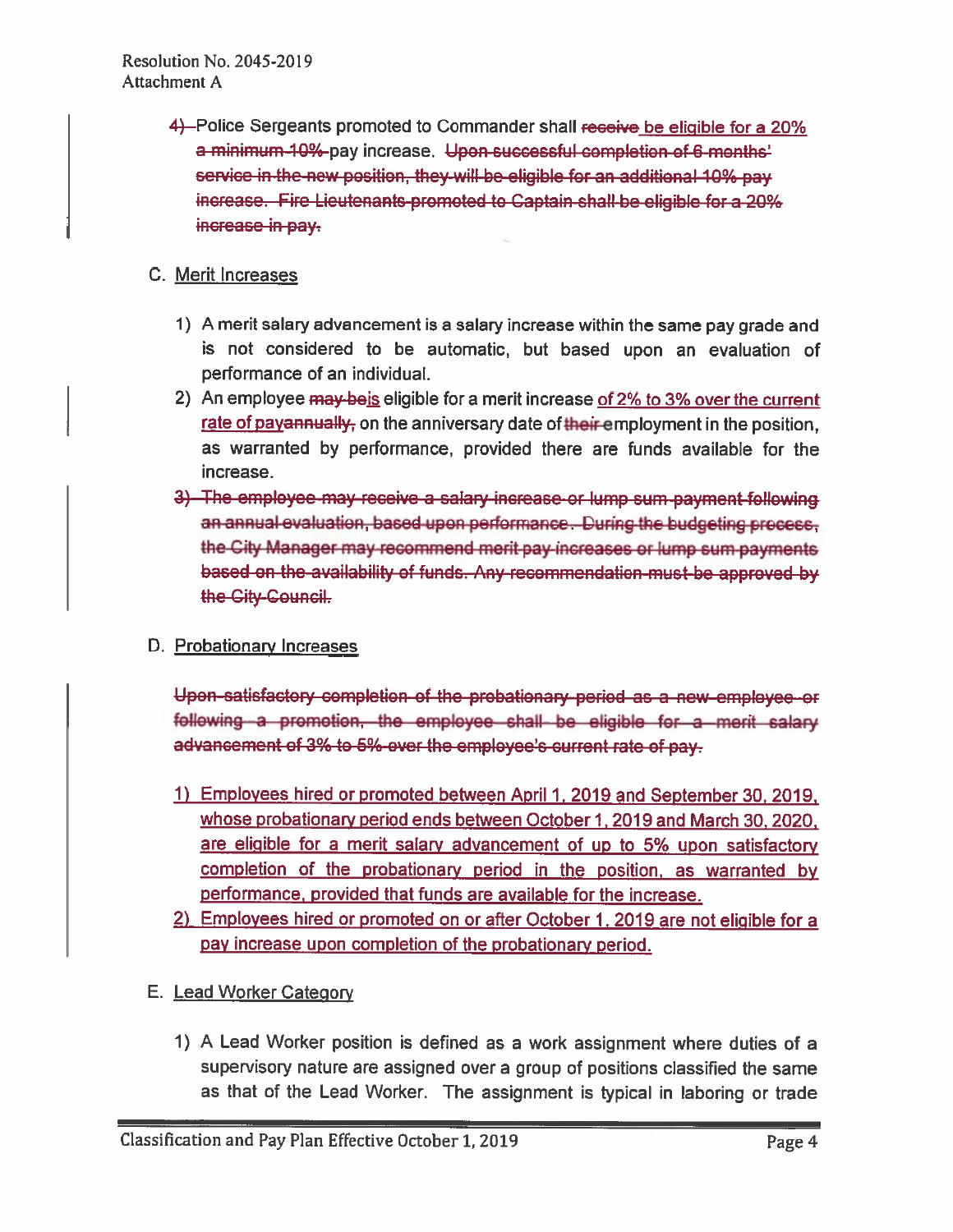occupations where the foreman or supervisor must visit several locations during the hours of a work day and work crews are left on the job without direct supervision.

- 2) The assignment of a Lead Worker should be made with care and be monitored periodically to assure that the employee is functioning in this capacity.
- 3) When assigned as Lead Worker the employee should receive up to a three percent (3%) increase above present pay while on the assignment. When the assignment is removed, the special pay provision will be removed. All Lead Worker assignments must be approved by the City Manager or designee prior to any compensation payment.

## F. Training Category

- 1) In the event an applicant does not meet the minimum qualifications but is otherwise qualified for the position, the hiring authority may request the appointment as a trainee. This category is used to train people on the job who have a potential to do the work but lack some of the skills or experience needed.
- 2) In such cases the employee would be hired at a rate of 10 to 30 percent below the minimum salary until the minimum qualifications have been satisfied.
- 3) The normal time a person would spend in this category would usually be a minimum of six months and a maximum of eighteen months.

### G. EXCEL (Excellent City Employees with Longevity) Program

- 1) An employee may beis eligible for a lump sum award of 2% to 3% over the current rate of pay, based upon the performance evaluation, once the individual has achieved progression to the maximum pay in the assigned pay grade. EXCEL awards will be provided in one lump sum and will not be added to the employee's base pay. Appropriate tax exclusions will be made.
- 2) EXCEL increases may be awarded once every year. An EXCEL award shall not be given during the same year as a merit increase. Exception is granted if the individual is recommended for an increase and in order to award the increase it is necessary to combine the merit increase with a lump sum EXCEL amount so that the employee's pay rate does not exceed the maximum rate for the pay grade.

## H. Qualification Increases

1) To promote skill and professional development, and to provide opportunities for advancement, certain employees may be eligible for a qualification increase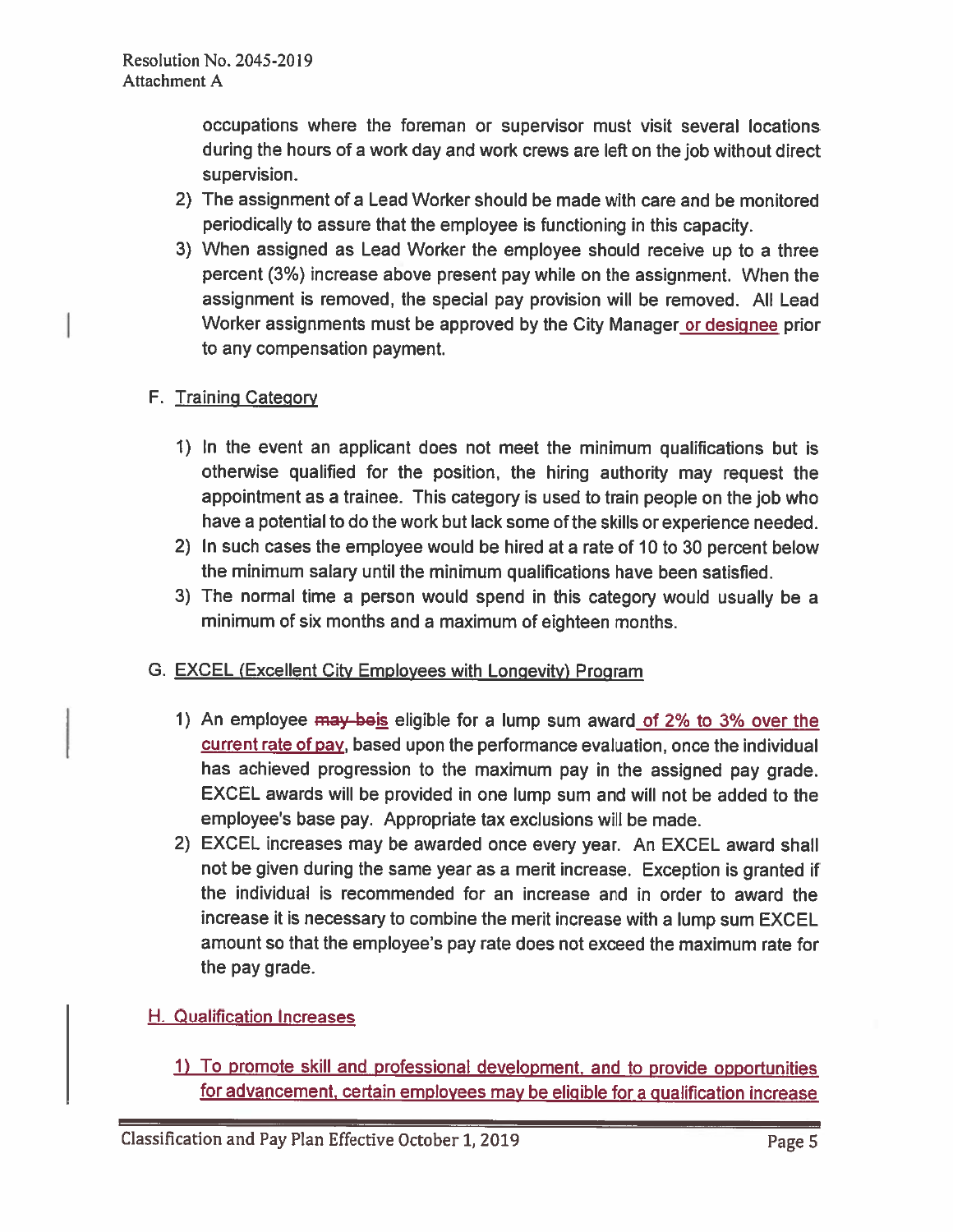upon obtaining a professional license or certification. To qualify for such an increase, the license or certification must be directly related to the employee's current position and must be included in the job description as a preferred, but not required, qualification. Employees will not receive an increase upon obtaining a license or certification that is required as a condition of employment.

- 2) Upon obtaining the qualified license or certification, and provided that all education, training, and performance requirements of the job are met. employees will receive an increase of 3%.
- I. Automobile Allowance
	- 1) Employees who are required to drive their personal vehicle during the regular course of City business may be eligible to receive either an automobile allowance or mileage reimbursement, as determined by the City Manager, in accordance with the City's travel policy. Employees who are issued a City vehicle are not eligible to receive an automobile allowance.
	- 2) Employees approved for an automobile allowance will receive payment biweekly, in 26 equal installments per year. Eligible positions and annual amounts are as follows:

| <b>ELIGIBLE POSITION</b>                         | <b>ANNUAL AMOUNT</b> |
|--------------------------------------------------|----------------------|
| <b>Chief Financial Officer</b>                   | \$4,800.00           |
| <b>Deputy City Manager</b>                       | \$4,800.00           |
| Director Of Beaches Energy                       | \$4,800.00           |
| <b>Director Of Human Resources</b>               | \$4,800.00           |
| Director Of Parks & Recreation                   | \$4,800.00           |
| Director Of Planning & Development               | \$4,800.00           |
| <b>Director Of Public Works</b>                  | \$4,800.00           |
| <b>Police Chief</b>                              | \$4,800.00           |
| <b>City Clerk</b>                                | \$3,600.00           |
| <b>City Engineer</b>                             | \$3,600.00           |
| <b>Electrical Engineer</b>                       | \$3,600.00           |
| <b>Electrical Engineer (PE)</b>                  | \$3,600.00           |
| <b>Electrical Engineering Project Supervisor</b> | \$3,600.00           |
| <b>Electrical Engineering Supervisor</b>         | \$3,600.00           |
| <b>Public Works Project Engineer</b>             | \$3,600.00           |
| <b>Property and Procurement Officer</b>          | \$3,600.00           |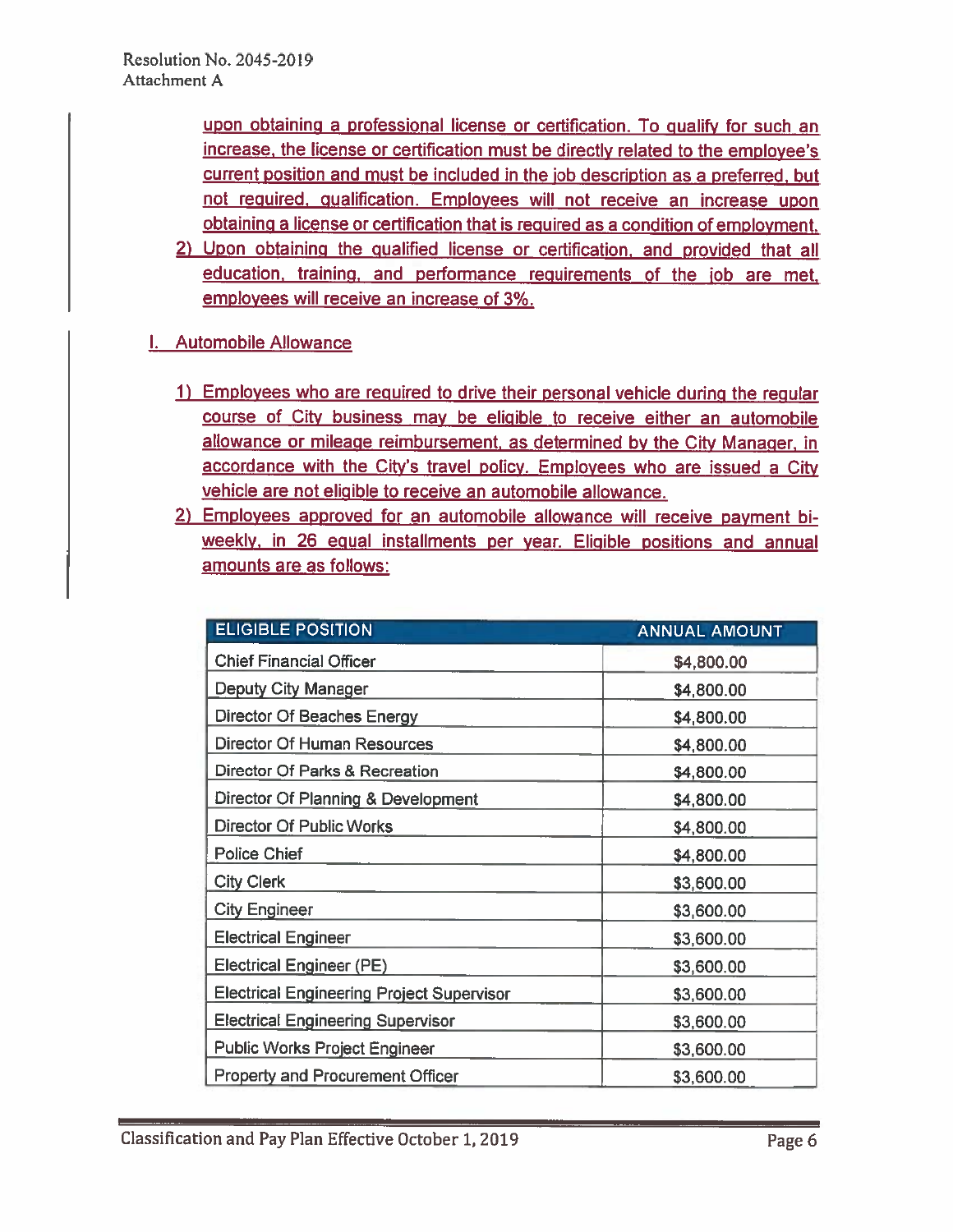| <b>SECTION-II</b>                                                                                                                                                                                                                                                       |
|-------------------------------------------------------------------------------------------------------------------------------------------------------------------------------------------------------------------------------------------------------------------------|
| <u>CLASSIEICATIONS AND DAY CRANES</u><br>which we have a stream of the first state was a stream of the stream of the stream of the stream of the stream of the stream of the stream of the stream of the stream of the stream of the stream of the stream of the stream |

| Department Director      | 卑  | <b>Chief-Financial Officer</b>                             | 438 |
|--------------------------|----|------------------------------------------------------------|-----|
|                          |    | <b>Deputy City Manager</b>                                 | 444 |
|                          | ≛  | <b>Director of Beaches Energy Services</b>                 | 444 |
|                          | ż  | Director of Human Resources                                | 435 |
|                          | ż  | Director of Parks-and Recreation                           | 435 |
|                          | ż  | Director of Planning and Development                       | 435 |
|                          | ż  | Director-of-Public Works                                   | 438 |
|                          |    | <b>Fire-Chief</b>                                          | 437 |
|                          |    | <b>Pelice Chief</b>                                        | 438 |
| Administrative, Fiscal & | ž, | <b>Asseuntant</b>                                          | 426 |
| Related                  | 卑  | <b>Asseunting Superviser</b>                               | 430 |
|                          |    | Administrative-Assistant                                   | 420 |
|                          |    | <b>Assistant-City Clerk</b>                                | 424 |
|                          | ≛  | <b>Assistant Customer Service Superviser</b>               | 425 |
|                          | 卑  | Assistant-Finance/Budget-Officer                           | 434 |
|                          | 卑  | <b>Assistant-to the City Manager</b>                       | 423 |
|                          | ź. | <b>Asseciate Business Analyst</b>                          | 426 |
|                          |    | <b>Building Maintenance Supervisor</b>                     | 422 |
|                          |    | <b>Building Official</b>                                   | 432 |
|                          |    | Business-Analyst                                           | 431 |
|                          | ŵ, | <b>Business-Relations/Conservation Coordinater</b>         | 422 |
|                          |    | <b>Chief Storekeeper</b>                                   | 449 |
|                          | 卑  | <b>City Clerk</b>                                          | 429 |
|                          |    | <b>Clerical Assistant</b>                                  | 444 |
|                          | 卑  | <b>Customer Service-Supervisor</b>                         | 429 |
|                          |    | Database Administrator                                     | 426 |
|                          | 卑  | <b>GIS-Administrator</b>                                   | 430 |
|                          |    | <b>Human-Resources Generalist</b>                          | 424 |
|                          | 卑  | <b>Information Systems Supervisor</b>                      | 434 |
|                          | 卑  | <b>Internal Auditor</b>                                    | 429 |
|                          | 昱  | Network Engineer                                           | 430 |
|                          | 卑  | <b>Payroll/Benefits Administrator</b>                      | 430 |
|                          |    | <b>Payroll-Specialist</b>                                  | 420 |
|                          |    | <b>Planning Official</b>                                   | 432 |
|                          |    | <b>Preject/Safety Coordinator</b>                          | 448 |
|                          | 鸾  | <b>Property and Precurement Officer</b>                    | 434 |
|                          | 卑  | <b>Precurement Administrator</b>                           | 428 |
|                          |    | <b>Precurement Associate</b>                               | 424 |
|                          |    | <b>Staff Assistant</b>                                     | 447 |
|                          |    | <b>Senier Planner</b>                                      | 429 |
|                          |    | <b>System Administrator</b>                                | 428 |
|                          |    | <b>System Administrator/Public Safety</b>                  | 429 |
|                          | ż. | Utilities Accountant/Analyst                               | 425 |
|                          |    | *-Exempt from-overtime under the Fair Labor-Standards Act. |     |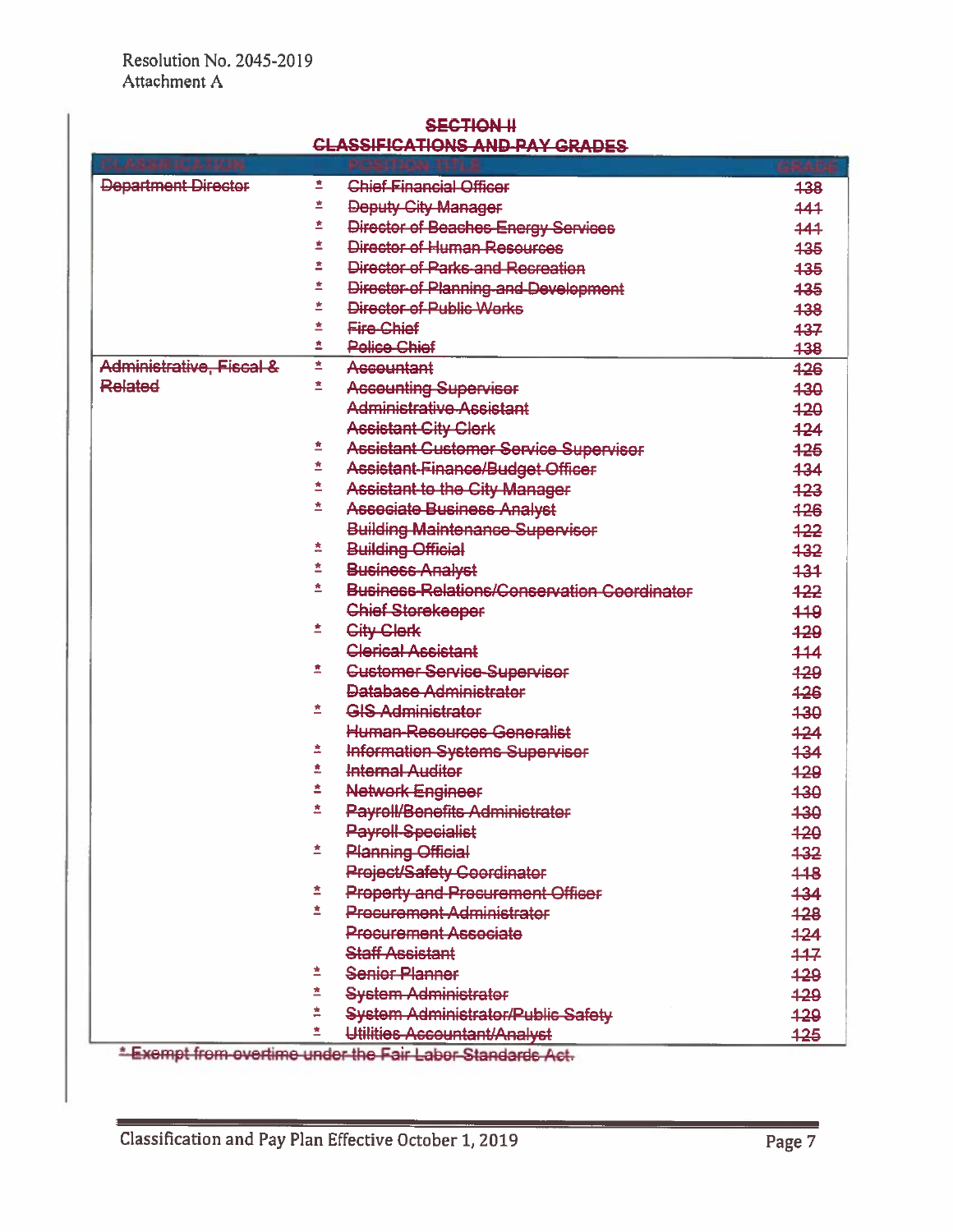| <u>ivairente and l'At</u><br>ortue |    |                                                     |            |  |
|------------------------------------|----|-----------------------------------------------------|------------|--|
| Electric Utilities                 | 面  |                                                     |            |  |
|                                    |    | Construction & Maintenance Supervisor               | 432        |  |
|                                    |    | Electric Safety & Training Supervisor               | 429        |  |
|                                    | 卑  | Electric Utilities Superintendent                   | 436        |  |
|                                    | Ŕ, | <b>Electrical Engineer</b>                          | 433        |  |
|                                    | ≛  | Electrical Engineer (Registered PE)                 | 434        |  |
|                                    | ż  | <b>Electrical Engineering Superviser</b>            | 436        |  |
|                                    | ≛  | <b>Meter Services Superviser</b>                    | 427        |  |
|                                    |    | <b>System Operations Supervisor</b>                 | 434        |  |
| <b>Public Works</b>                | 卑  | <b>Distribution &amp; Collection Superintendent</b> | 431        |  |
|                                    |    | <b>GIS-Systems-Analyst</b>                          | 428        |  |
|                                    | ż  | <b>Public Works City Engineer</b>                   | 435        |  |
|                                    | ż  | <b>Public Works-Project Engineer</b>                | 435        |  |
|                                    | 昱  | <b>Streets Superintendent</b>                       | 431        |  |
|                                    | 卑  | Utility Plant Supervisor                            | 434        |  |
|                                    |    | Utility Plant Maintenance Supervisor                | 427        |  |
|                                    |    | <b>Assistant Ocean Rescue Superviser</b>            | 118        |  |
| <b>Parks-and Recreation</b>        |    | <b>Beach-Patrel Guard</b>                           | <b>UIC</b> |  |
|                                    |    | <b>Beach Patrol Lieutenant</b>                      | <b>UIG</b> |  |
|                                    |    | Director of Gelf-Instruction                        | $+42$      |  |
|                                    |    | Events-Coordinator                                  | $+22$      |  |
|                                    |    | Golf Cart/Range Attendant                           | 498        |  |
|                                    |    | <b>Assistant Golf Professional</b>                  |            |  |
|                                    |    |                                                     | 420        |  |
|                                    |    | <b>Assistant Golf Course Superintendent</b>         | 423        |  |
|                                    |    | Gelf-Course Facility-Manager                        | 427        |  |
|                                    | ≛  | Gelf Course-Superintendent                          | 427        |  |
|                                    | 卑  | Golf Course-Park Maint. Superintendent              | 427        |  |
|                                    |    | Golf Shop-Attendant                                 | 442        |  |
|                                    |    | <b>Gelf Starter</b>                                 | 408        |  |
|                                    |    | <b>Osean Rescue Supervisor</b>                      | 420        |  |
|                                    |    | Recreation Leader                                   | 444        |  |
|                                    |    | <b>Recreation Program Assistant</b>                 | 445        |  |
|                                    | 卑  | <b>Recreation Superintendent</b>                    | 426        |  |
|                                    |    | <b>Recreation-Supervisor</b>                        | 423        |  |
|                                    |    | <b>Tennis Court Attendant</b>                       | 408        |  |
|                                    | 畫  | <b>Facility Manager</b>                             | 447        |  |
| <b>Public Safety</b>               | ż  | <b>Fire Captain/Fire Marshal</b>                    | 405        |  |
|                                    | ≛  | <b>Fire Captain/Shift Commander</b>                 | 404        |  |
|                                    |    | <b>Pelice Accreditation Manager</b>                 | 422        |  |
|                                    | 舎  | Police-Gommander                                    | 483        |  |
|                                    |    | <b>Police Officer Part Time</b>                     | 480        |  |
|                                    |    | <b>Pelice Records Supervisor</b>                    | 449        |  |
|                                    |    | Police-Sergeant (Non-Union)                         | 482        |  |
|                                    |    | <b>Pelice Velunteer Coordinater</b>                 | 445        |  |
|                                    |    | <b>Public Safety Communications Supervisor</b>      | 426        |  |
|                                    |    |                                                     |            |  |
|                                    |    | <b>School Crossing Guard</b>                        | <b>UIC</b> |  |

#### **SECTION H** CLASSIFICATIONS AND RAY CRADES

\*Exempt from evertime under the Fair Laber Standards Act.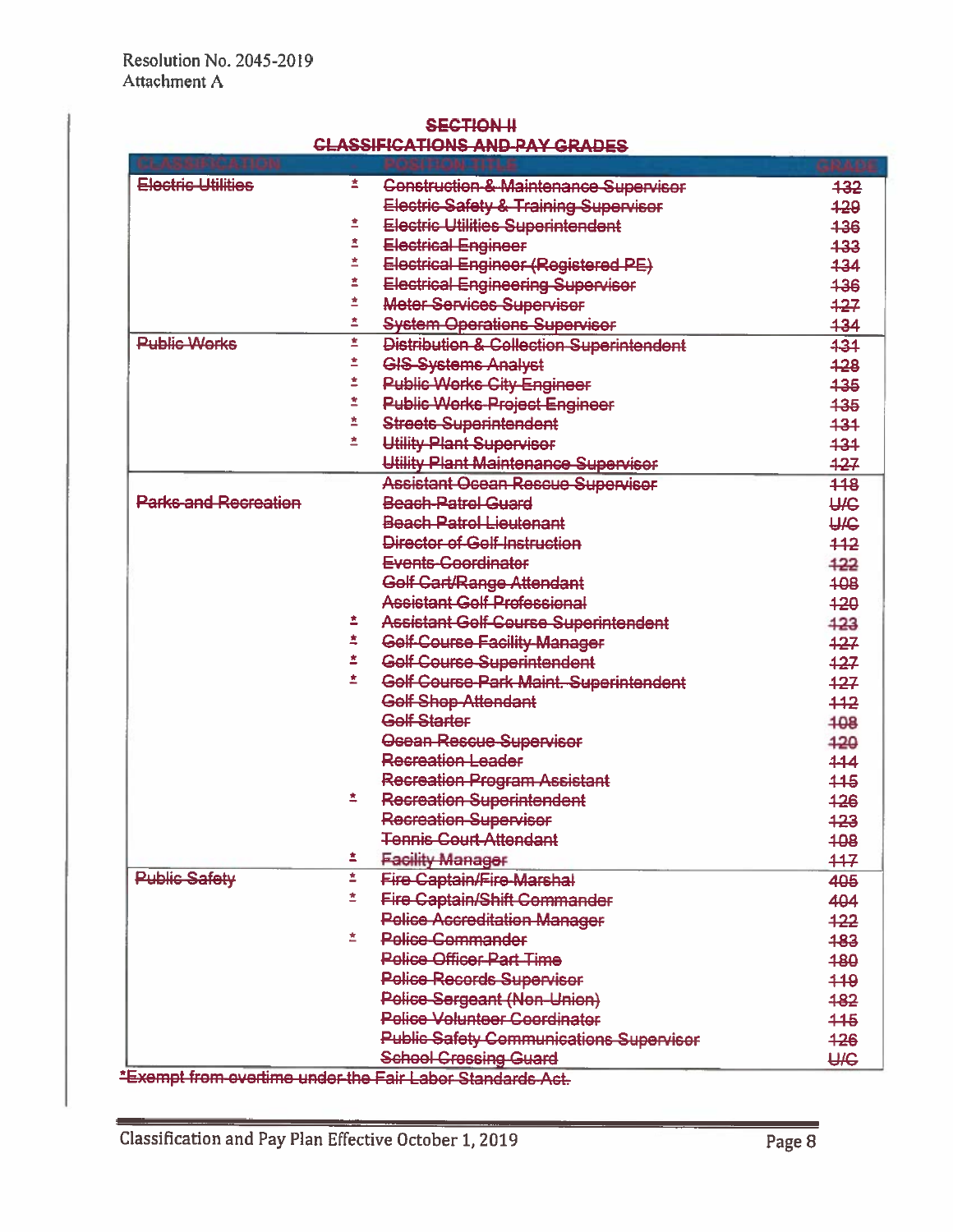|        | <b>PAY-GRADE SCHEDULE</b> |                        |                         |  |  |  |
|--------|---------------------------|------------------------|-------------------------|--|--|--|
|        |                           |                        |                         |  |  |  |
| 408    | \$8.33                    | \$10.94                | \$13.55                 |  |  |  |
|        | \$17,326.40               | \$22,755,20            | \$28,184.00             |  |  |  |
| 409    | \$8.75                    | \$11.46                | \$44.17                 |  |  |  |
|        | \$18,200.00               | \$23,836.80            | \$20,473.60             |  |  |  |
| 440    | \$9,19                    | \$12.05                | \$14.90                 |  |  |  |
|        | \$18,115.20               | \$25,064,00            | \$30,992.00             |  |  |  |
| 444    | \$9.65                    | \$42.67                | \$15,68                 |  |  |  |
|        | \$20,072.00               | \$26,353.60            | \$32,614.40             |  |  |  |
| 442    | \$40.13                   | \$43.27                | \$16.40                 |  |  |  |
|        | \$21.070.40               | \$27,601.60            | \$34,112.00             |  |  |  |
| 443    | \$10.64                   | \$13.95                | \$47.26                 |  |  |  |
|        | \$22,131,20               | \$29,016,00            | \$35,900.80             |  |  |  |
| 444    | \$44.47                   | \$44.66                | \$18.15                 |  |  |  |
|        | \$23,233,60               | \$30,492,80            | \$37,752.00             |  |  |  |
| 115    | \$11.73                   | \$15.37                | \$19.01                 |  |  |  |
|        | \$24,398.40               | \$31,969.60            | \$39,540.80             |  |  |  |
| 446    | \$12.32                   | \$16.15                | \$19.97                 |  |  |  |
|        | \$25,625.60               | <del>\$33,592.00</del> | \$4 <del>1,537.60</del> |  |  |  |
| 447    | \$12.94                   | \$16.96                | \$20.98                 |  |  |  |
|        | \$26,915,20               | \$35,276.80            | \$43,638,40             |  |  |  |
| 448    | \$13.59                   | \$47.82                | \$22.04                 |  |  |  |
|        | \$28,267.20               | \$37.065.60            | \$45,843.20             |  |  |  |
| $-119$ | \$14.27                   | \$18.74                | \$23.15                 |  |  |  |
|        | <del>\$29,681.60</del>    | \$38,916.80            | \$48,152.00             |  |  |  |
| 420    | \$44.98                   | \$49.64                | \$24.30                 |  |  |  |
|        | \$31,158,40               | \$40,851,20            | \$50,544.00             |  |  |  |
| 424    | \$45.73                   | \$20.62                | \$25,50                 |  |  |  |
|        | \$32,718.40               | \$42,889.60            | \$53,040.00             |  |  |  |
| 422    | \$16.52                   | \$21.68                | \$26.83                 |  |  |  |
|        | <del>\$34,361.60</del>    | \$45,094.40            | \$55,806.40             |  |  |  |
| 423    | \$47.35                   | \$22.74                | \$28.13                 |  |  |  |
|        | \$36,088.00               | \$47,299.20            | \$58,510.40             |  |  |  |
| 424    | \$18.22                   | \$23.89                | \$29.55                 |  |  |  |
|        | \$37,897.60               | \$49,691.20            | \$61,464.00             |  |  |  |
| 425    | \$19.13                   | \$25.09                | \$31.05                 |  |  |  |
|        | \$39,790.40               | \$52,187.20            | \$64.584.00             |  |  |  |

# **SECTION III**

\*Annual salaries based on 2080 hours worked in a twelve month period.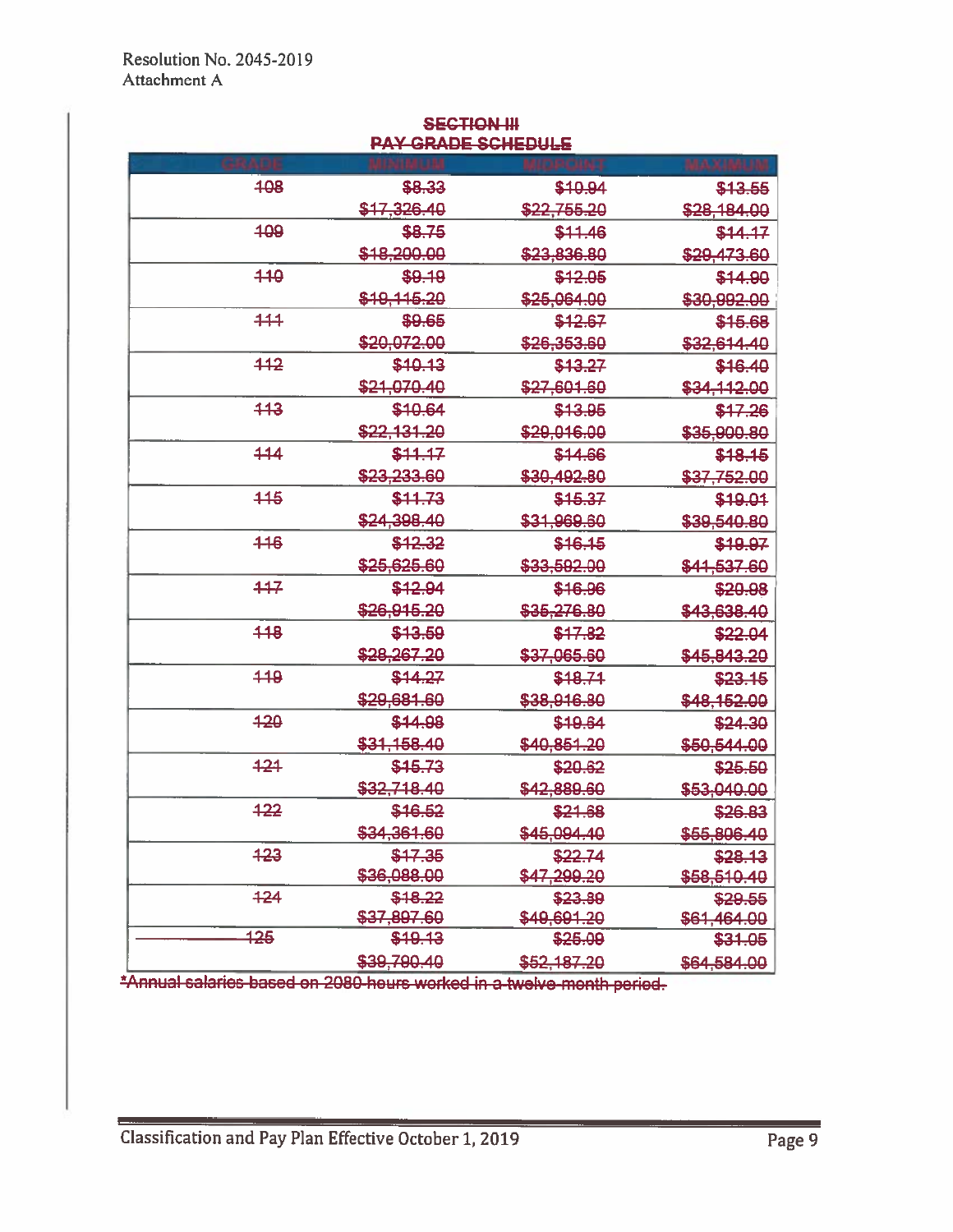| <b>SECTION III</b>        |  |  |  |  |  |
|---------------------------|--|--|--|--|--|
| <b>PAY GRADE SCHEDULE</b> |  |  |  |  |  |

| 426    | \$20.09                | \$26.33                | \$32.57                |
|--------|------------------------|------------------------|------------------------|
|        | \$41,787.20            | \$54,766.40            | <del>\$67,745.60</del> |
| 427    | \$21.09                | \$27.64                | \$34.19                |
|        | \$43,867.20            | \$57,491.20            | \$71,115.20            |
| 428    | \$22.14                | \$29.02                | \$35.89                |
|        | \$46,051.20            | \$60,361.60            | \$74,651.20            |
| 429    | \$23.25                | \$30.48                | \$37.70                |
|        | \$48,360.00            | <del>\$63,398.40</del> | \$78,416.00            |
| 430    | \$24.41                | \$31.99                | \$39.57                |
|        | <b>\$50.772.80</b>     | \$66,539.20            | \$82,305.60            |
| 434    | \$25.63                | \$33.59                | \$41.55                |
|        | \$53,310.40            | \$69,867.20            | \$86,424.00            |
| 432    | \$26.91                | \$35,27                | \$43.63                |
|        | <del>\$55,972.80</del> | <del>\$73,361.60</del> | <del>\$90,750.40</del> |
| 433    | \$28.26                | \$37.04                | \$45.81                |
|        | \$58.780.80            | \$77,043.20            | \$95,284.80            |
| 434    | \$29.67                | \$38,88                | \$48.09                |
|        | \$61,713.60            | \$80,870.40            | \$100,027.20           |
| 435    | \$31.15                | \$40.82                | \$50.48                |
|        | \$64,792.00            | \$84,905.60            | \$104,998.40           |
| 436    | \$32.71                | \$42.87                | \$53.03                |
|        | \$68,036.80            | \$89,169,60            | \$110,302.40           |
| 437    | \$34.35                | \$45.02                | \$55.69                |
|        | \$71,448.00            | \$93,641.60            | \$115,835.20           |
| 438    | \$36.07                | \$47,27                | \$58.46                |
|        | \$75,025,60            | \$98,321.60            | \$121,596.80           |
| 439    | \$37.87                | \$49.64                | \$61.41                |
|        | <del>\$78.769.60</del> | \$103,251,20           | \$127,732.80           |
| 440    | \$39.76                | \$52,11                | \$64.45                |
|        | \$82,700.80            | \$108,388.80           | \$134,056.00           |
| 141    | \$41.74                | \$54.69                | \$67.64                |
|        | \$86,828.00            | \$113,760.00           | \$140,692,00           |
| 182    | \$28,03                | \$32.50                | \$36.97                |
|        | \$58,302.40            | \$67,600.00            | \$76,897.60            |
| 483    | \$29,39                | \$38.52                | \$47.64                |
|        | \$61,131.20            | \$80,121.60            | <del>\$99,091.20</del> |
| $*404$ | \$22.13                | \$25.58                | \$29.03                |
|        | \$64,442.56            | \$74,488.96            | \$84,535.36            |
| 405    | \$30.98                | \$35.82                | \$40.64                |
|        | \$64,438.40            | \$74,505.60            | \$84,531.20            |

\*Annual salary based on 2912 hours worked in a twelve-month-period.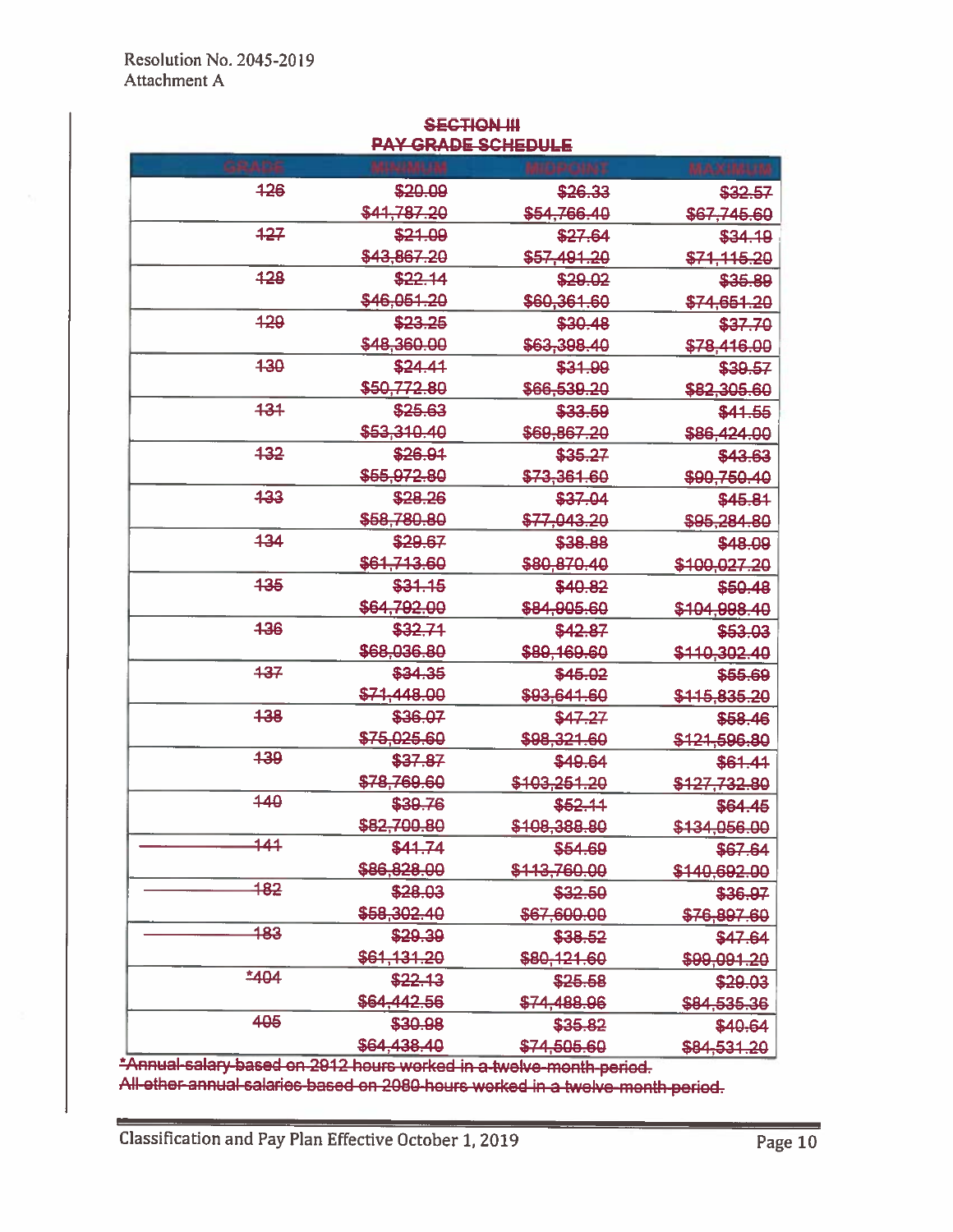#### UNCLASSIFIED POSITIONS **PAY RANGES**

#### **Beach-Patrol Guard**

| 1 <sup>et</sup> -year- | \$11.48 |  |  |
|------------------------|---------|--|--|
| 2 <sup>nd</sup> -year- | \$11.78 |  |  |
| 3 <sup>rd</sup> -year- | \$12.11 |  |  |
| $4th$ -year-           | \$12.37 |  |  |
| 5 <sup>th</sup> -year  | \$12.72 |  |  |

Increase in years 2-5 requires a minimum of 300 hours worked in the previous year

Rescue Swimmer \$13.49 Requires Emergency Medical Technician Certification -

Lifeguards-and-rescue-swimmers, who work a minimum of 300 hours between May and

September and are in good standing, may receive a lump sum payment of \$500.

Beach-Patrol-Lieutenant \$15.61

#### **School Crossing Guard**

1<sup>et</sup> year \$9.01\*

 $2<sup>nd</sup>$  year  $$9.29$ <sup>\*</sup>

 $3<sup>rd</sup>$  year  $$9.57*$ 

 $4^{\text{th}}$ -year  $$9.86^{\text{*}}$ 

5th-year \$10.16

6<sup>th</sup>-year \$40.45\*

\*Includes a 1 hour per assignment minimum - 1 hour in the morning & 1 hour in the aftemeen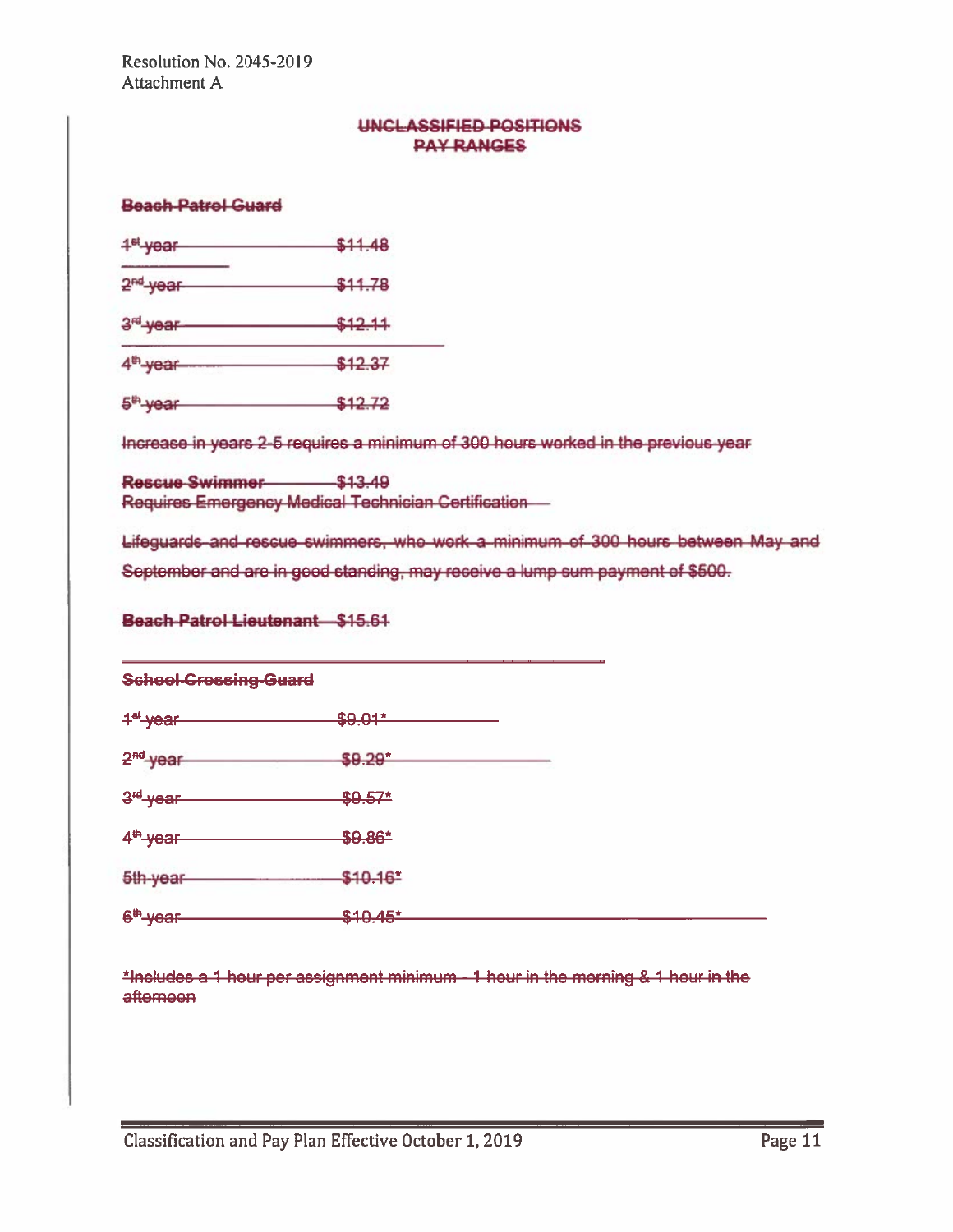#### **ADDITIONAL PAYS**

| License/Certification/Allowance-          | <b>Annual Amount</b> | <b>Pesition Eligible</b>                                                                                                                                                                                                                                                                    |
|-------------------------------------------|----------------------|---------------------------------------------------------------------------------------------------------------------------------------------------------------------------------------------------------------------------------------------------------------------------------------------|
| <b>Certified Public Accountant</b>        | \$1,200              | <b>Any Department Director or-</b><br>Administrative, Fiscal & Related<br>employee possessing a current<br><b>Certified Public Accountant license</b><br>issued by the Florida-Department<br>of Business and Professional<br>Regulation, Board of Accountancy                               |
| <b>Payroll Professional Certification</b> | \$500                | <b>Payroll-Specialist</b>                                                                                                                                                                                                                                                                   |
| Certified Gelf Course Superintendent-     | \$1.500              | Gelf Ceurse Superintendent<br>Director of Parks and Recreation                                                                                                                                                                                                                              |
| Automobile-Allowance                      | \$4,800              | <b>City Manager</b><br>Deputy-City-Manger<br><b>Chief Financial Officer</b><br>Director of Beaches-Energy<br>Director of Human Resources<br>Director of Parks & Recreation<br>Director of Planning &<br><b>Development</b><br>Director of Public Works<br>Police Chief<br><b>Fire Chief</b> |
|                                           | \$3,600              | <b>City-Engineer</b><br><b>Electrical Engineer</b><br>Electrical Engineer (Registered<br>PE)<br><b>Electrical Engineering Superviser</b><br><b>Public Works Project Engineer</b><br><b>Property and Procurement Officer</b><br><b>City-Clerk</b>                                            |

Eligible employees may receive either a City vehicle, an automobile allowance or mileage reimbursement, as determined by the City Manager, in accordance with the City's travel policy.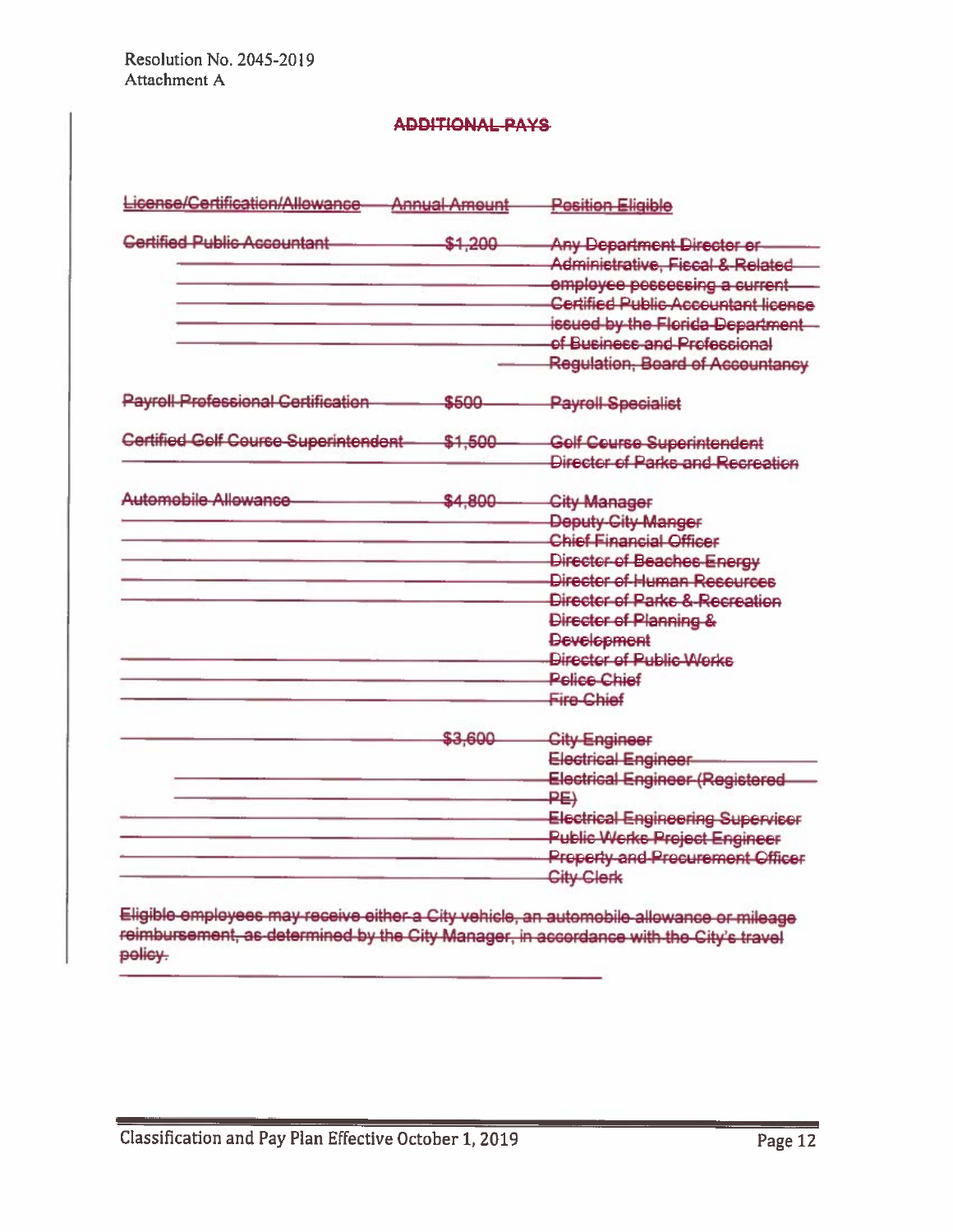I

 $\overline{1}$ 

## **SECTION II CLASSIFICATIONS AND PAY GRADES**

| <b>By Classification</b>          |        |                                               |              |
|-----------------------------------|--------|-----------------------------------------------|--------------|
| <b>CLASSIFICATION</b>             |        | <b>POSITION TITLE</b>                         | <b>GRADE</b> |
| <b>EXECUTIVE MANAGEMENT</b>       | *      | <b>Chief Financial Officer</b>                | 332          |
|                                   | *      | <b>Deputy City Manager</b>                    | 335          |
|                                   | *      | <b>Director Of Beaches Energy</b>             | 335          |
|                                   | 車      | <b>Director Of Human Resources</b>            | 329          |
|                                   | *      | Director Of Parks & Recreation                | 329          |
|                                   | 宇      | <b>Director Of Planning &amp; Development</b> | 329          |
|                                   | *      | <b>Director Of Public Works</b>               | 332          |
|                                   | *      | <b>Police Chief</b>                           | 332          |
| MANAGERIAL,                       | *      | Accountant                                    | 319          |
| <b>PROFESSIONAL &amp;</b>         | 冰      | <b>Accounting Supervisor</b>                  | 323          |
| <b>ADMINISTRATIVE</b>             |        | <b>Administrative Assistant</b>               | 312          |
|                                   |        | <b>Assistant City Clerk</b>                   | 316          |
|                                   | ∗      | <b>Assistant Customer Service Supervisor</b>  | 318          |
|                                   | *      | <b>Assistant CFO/Budget Officer</b>           | 327          |
|                                   |        | <b>Assistant to the City Manager</b>          | 316          |
|                                   |        | <b>Assistant to the Police Chief</b>          | 316          |
|                                   | *      | <b>Bus Relations/Conservation Coordinator</b> | 316          |
|                                   | *      | <b>City Clerk</b>                             | 322          |
|                                   | *      | <b>Communications Manager</b>                 | 322          |
|                                   | *      | <b>Customer Service Supervisor</b>            | 322          |
|                                   |        | <b>Human Resources Generalist</b>             | 317          |
|                                   | *      | <b>Internal Auditor</b>                       | 322          |
|                                   |        | <b>Legal Assistant</b>                        | 322          |
|                                   |        | <b>Office Administrator</b>                   | 314          |
|                                   |        | <b>Staff-Office Assistant</b>                 | 310          |
|                                   | *      | <b>Payroll/Benefits Administrator</b>         | 323          |
|                                   |        | <b>Payroll Specialist</b>                     | 314          |
|                                   | 寧      | <b>Utilities Accountant</b>                   | 318          |
| <b>INFORMATION SYSTEMS</b>        | *      | <b>Associate Business Analyst</b>             | 319          |
|                                   | *      | <b>Business Analyst</b>                       | 323          |
|                                   | $\ast$ | Database Administrator                        | 322          |
|                                   | *      | <b>GIS Administrator-Technical Architect</b>  | 323          |
|                                   | *      | <b>Information Systems Supervisor</b>         | 327          |
|                                   | ∗      | <b>Network Engineer</b>                       | 323          |
|                                   |        | <b>System Administrator</b>                   | 322          |
| <b>PLANNING &amp; DEVELOPMENT</b> | *      | <b>Building Official</b>                      | 326          |
|                                   | *      | <b>Planning Official</b>                      | 326          |
|                                   | ×.     | <b>Senior Planner</b>                         | 322          |
| PROPERTY & PROCUREMENT            |        | <b>Building Maintenance Supervisor</b>        | 315          |
|                                   |        | <b>Chief Storekeeper</b>                      | 312          |
|                                   | *      | <b>Procurement Administrator</b>              | 321          |
|                                   |        | <b>Procurement Associate</b>                  | 316          |
|                                   |        | <b>Property and Procurement Officer</b>       | 327          |
|                                   |        |                                               |              |

\* Exempt from overtime under the Fair Labor Standards Act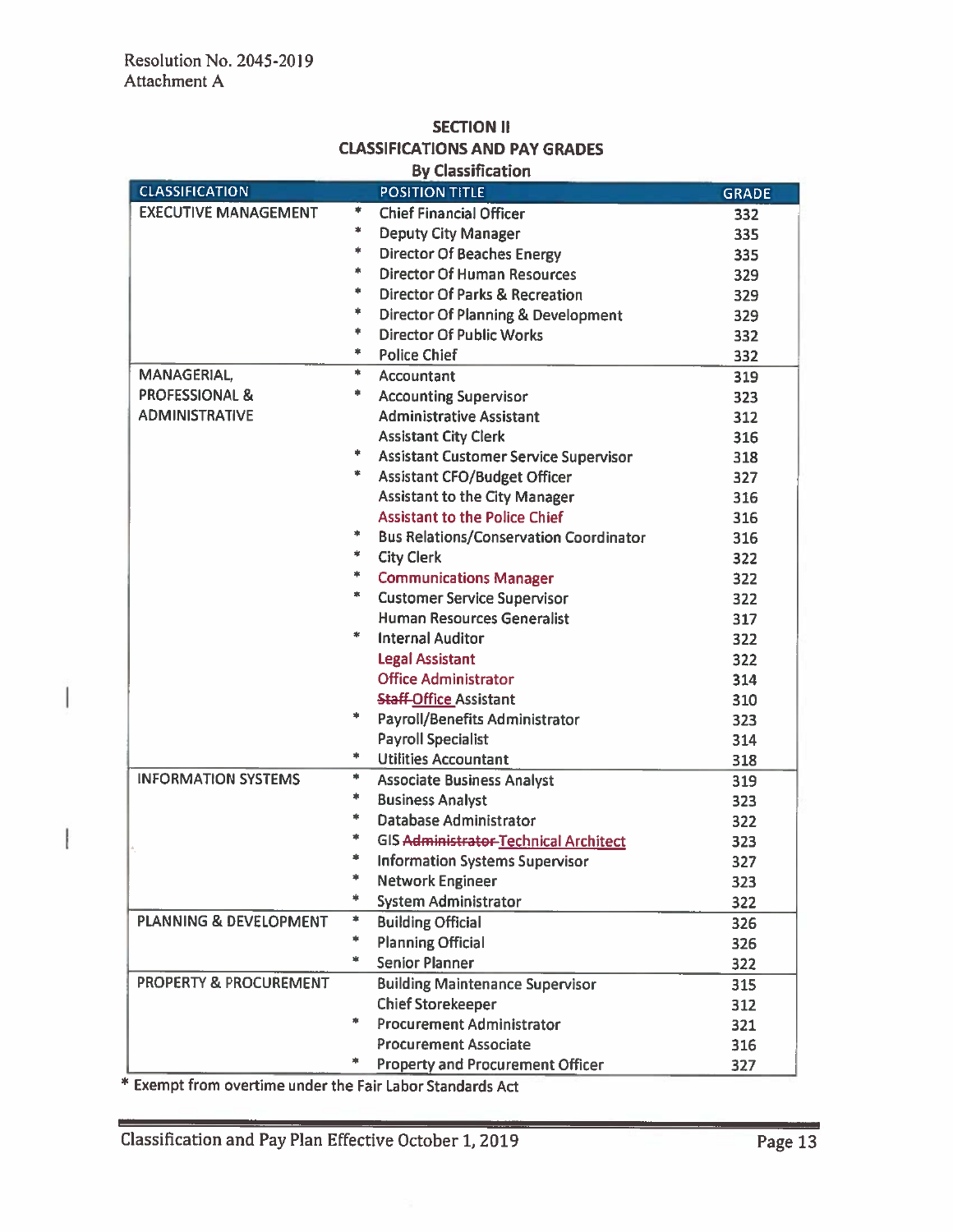#### **SECTION II CLASSIFICATIONS AND PAY GRADES Du Clossification**

| <b>By Classification</b>      |        |                                                     |              |  |
|-------------------------------|--------|-----------------------------------------------------|--------------|--|
| <b>CLASSIFICATION</b>         |        | <b>POSITION TITLE</b>                               | <b>GRADE</b> |  |
| <b>ENERGY SERVICES</b>        | *      | <b>Construction &amp; Maintenance Supervisor</b>    | 327          |  |
|                               | *      | <b>Electric Safety &amp; Training Supervisor</b>    | 322          |  |
|                               | *      | <b>Electrical Engineer</b>                          | 327          |  |
|                               | *      | <b>Electrical Engineer (PE)</b>                     | 328          |  |
|                               | 寧      | <b>Electrical Engineering Project Supervisor</b>    | 330          |  |
|                               | *      | <b>Electrical Engineering Supervisor</b>            | 330          |  |
|                               | *      | Meter Services Supervisor                           | 320          |  |
|                               | *      | <b>Substation/Relay Supervisor</b>                  | 328          |  |
|                               | *      | <b>System Operations Supervisor</b>                 | 328          |  |
|                               | *      | <b>Utilities Superintendent</b>                     | 330          |  |
| <b>PUBLIC WORKS</b>           | ∗      | <b>Distribution &amp; Collection Superintendent</b> | 324          |  |
|                               | ∗      | <b>GIS Systems Analyst</b>                          | 321          |  |
|                               | $\ast$ | <b>Public Works City Engineer</b>                   | 329          |  |
|                               | *      | <b>Public Works Project Engineer</b>                | 329          |  |
|                               | *      | <b>Streets Superintendent</b>                       | 324          |  |
|                               |        | <b>Utility Plant Maintenance Supervisor</b>         | 320          |  |
|                               | *      | Utility Plant Superintendentwiser                   | 324          |  |
| <b>PARKS &amp; RECREATION</b> | *      | <b>Assistant Golf Course Superintendent</b>         | 318          |  |
|                               |        | <b>Assistant Golf Professional</b>                  | 314          |  |
|                               |        | <b>Events Coordinator</b>                           | 314          |  |
|                               |        | <b>Golf Cart/Range Attendant</b>                    | 302          |  |
|                               | ∗.     | <b>Golf Course Facility Manager</b>                 | 322          |  |
|                               | *      | <b>Golf Course Superintendent</b>                   | 322          |  |
|                               |        | <b>Golf Shop Attendant</b>                          | 308          |  |
|                               |        | <b>Golf Starter</b>                                 | 302          |  |
|                               | ₩      | <b>Park Maintenance Superintendent</b>              | 322          |  |
|                               |        | <b>Recreation Leader</b>                            | 310          |  |
|                               |        | <b>Recreation Program Assistant</b>                 | 308          |  |
|                               | *      | <b>Recreation Superintendent</b>                    | 320          |  |
|                               |        | <b>Recreation Supervisor</b>                        | 316          |  |
|                               |        | <b>Tennis Court Attendant</b>                       | 302          |  |
|                               | 車      | <b>Tennis Facility Manager</b>                      | 311          |  |
| <b>PUBLIC SAFETY</b>          | *      | <b>Fire Marshal</b>                                 | 324          |  |
|                               |        | <b>Deputy Fire Marshal</b>                          | 321          |  |
|                               |        | <b>Police Accreditation Manager</b>                 | 315          |  |
|                               | 业      | <b>Police Commander</b>                             | 327          |  |
|                               |        | <b>Police Records Supervisor</b>                    | 315          |  |
|                               |        | <b>Police Volunteer Coordinator</b>                 | 308          |  |
|                               |        | <b>Public Safety Communications Supervisor</b>      | 319          |  |
|                               |        | <b>Beach Patrol Guard</b>                           | 601          |  |
|                               |        | <b>Beach Patrol Lieutenant</b>                      | 602          |  |
|                               |        | Assistant Ocean Rescue Supervisor                   | 603          |  |
|                               |        | <b>Ocean Rescue Supervisor</b>                      | 604          |  |
|                               |        | <b>School Crossing Guard</b>                        | 901          |  |

\*Exempt from overtime under the Fair Labor Standards Act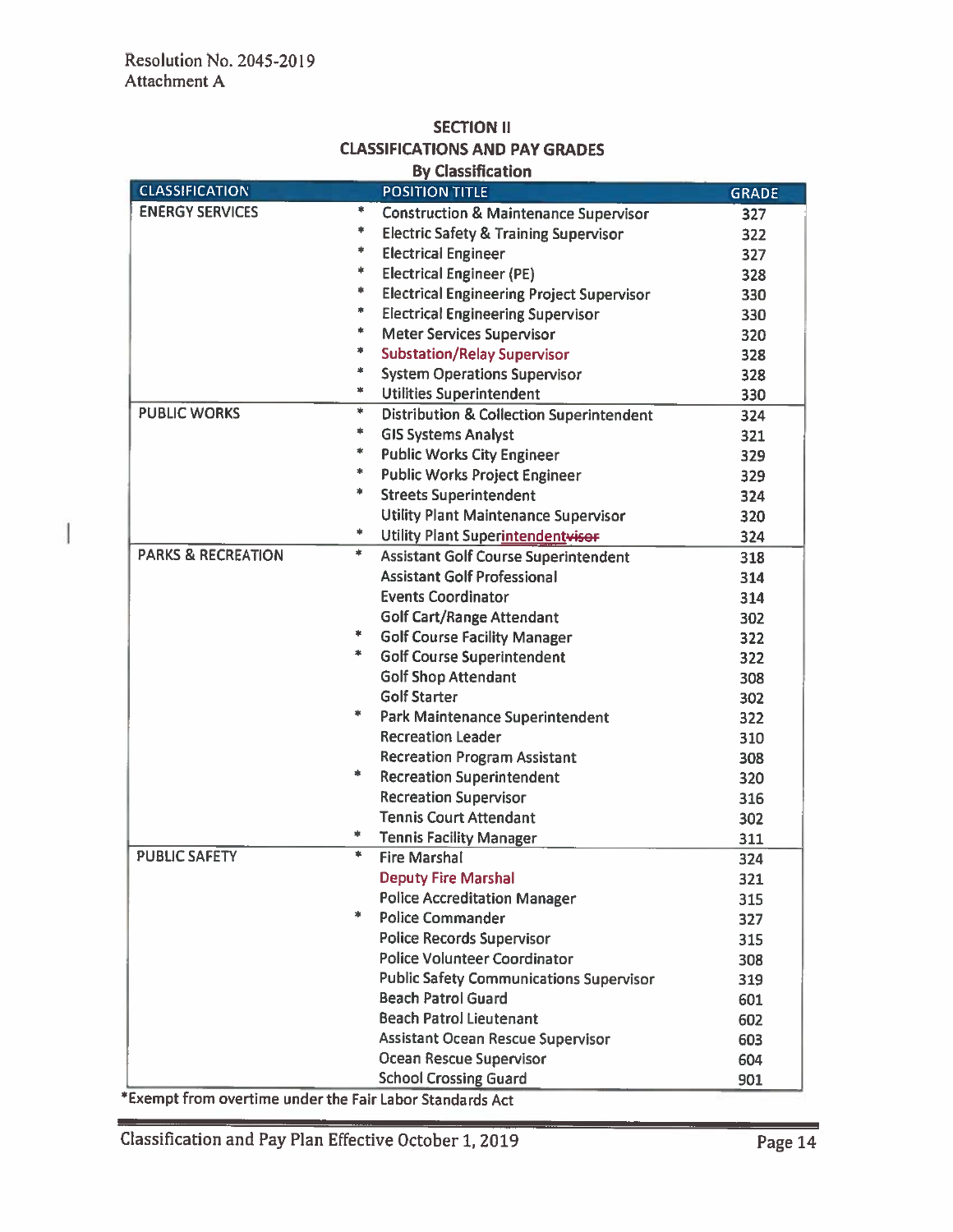## **SECTION III PAY GRADE SCHEDULE**

| <b>GRADE</b> | <b>MINIMUM</b> | <b>MIDPOINT</b> | <b>MAXIMUM</b> |
|--------------|----------------|-----------------|----------------|
| 302          | \$9.74         | \$12.76         | \$15.78        |
|              | \$20,259.20    | \$26,540.80     | \$32,822.40    |
| 303          | \$10.23        | \$13.40         | \$16.57        |
|              | \$21,278.40    | \$27,872.00     | \$34,465.60    |
| 304          | \$10.74        | \$14.07         | \$17.40        |
|              | \$22,339.20    | \$29,265.60     | \$36,192.00    |
| 305          | \$11.28        | \$14.77         | \$18.27        |
|              | \$23,462.40    | \$30,721.60     | \$38,001.60    |
| 306          | \$11.84        | \$15.51         | \$19.18        |
|              | \$24,627.20    | \$32,260.80     | \$39,894.40    |
| 307          | \$12.43        | \$16.29         | \$20.14        |
|              | \$25,854.40    | \$33,883.20     | \$41,891.20    |
| 308          | \$13.06        | \$17.10         | \$21.15        |
|              | \$27,164.80    | \$35,568.00     | \$43,992.00    |
| 309          | \$13.71        | \$17.96         | \$22.21        |
|              | \$28,516.80    | \$37,356.80     | \$46,196.80    |
| 310          | \$14.39        | \$18.86         | \$23.32        |
|              | \$29,931.20    | \$39,228.80     | \$48,505.60    |
| 311          | \$15.11        | \$19.80         | \$24.49        |
|              | \$31,428.80    | \$41,184.00     | \$50,939.20    |
| 312          | \$15.87        | \$20.79         | \$25.71        |
|              | \$33,009.60    | \$43,243.20     | \$53,476.80    |
| 313          | \$16.66        | \$21.83         | \$26.99        |
|              | \$34,652.80    | \$45,406.40     | \$56,139.20    |
| 314          | \$17.50        | \$22.92         | \$28.34        |
|              | \$36,400.00    | \$47,673.60     | \$58,947.20    |
| 315          | \$18.37        | \$24.07         | \$29.76        |
|              | \$38,209.60    | \$50,065.60     | \$61,900.80    |
| 316          | \$19.29        | \$25.27         | \$31.25        |
|              | \$40,123.20    | \$52,561.60     | \$65,000.00    |
| 317          | \$20.25        | \$26.53         | \$32.81        |
|              | \$42,120.00    | \$55,182.40     | \$68,244.80    |
| 318          | \$21.27        | \$27.86         | \$34.45        |
|              | \$44,241.60    | \$57,948.80     | \$71,656.00    |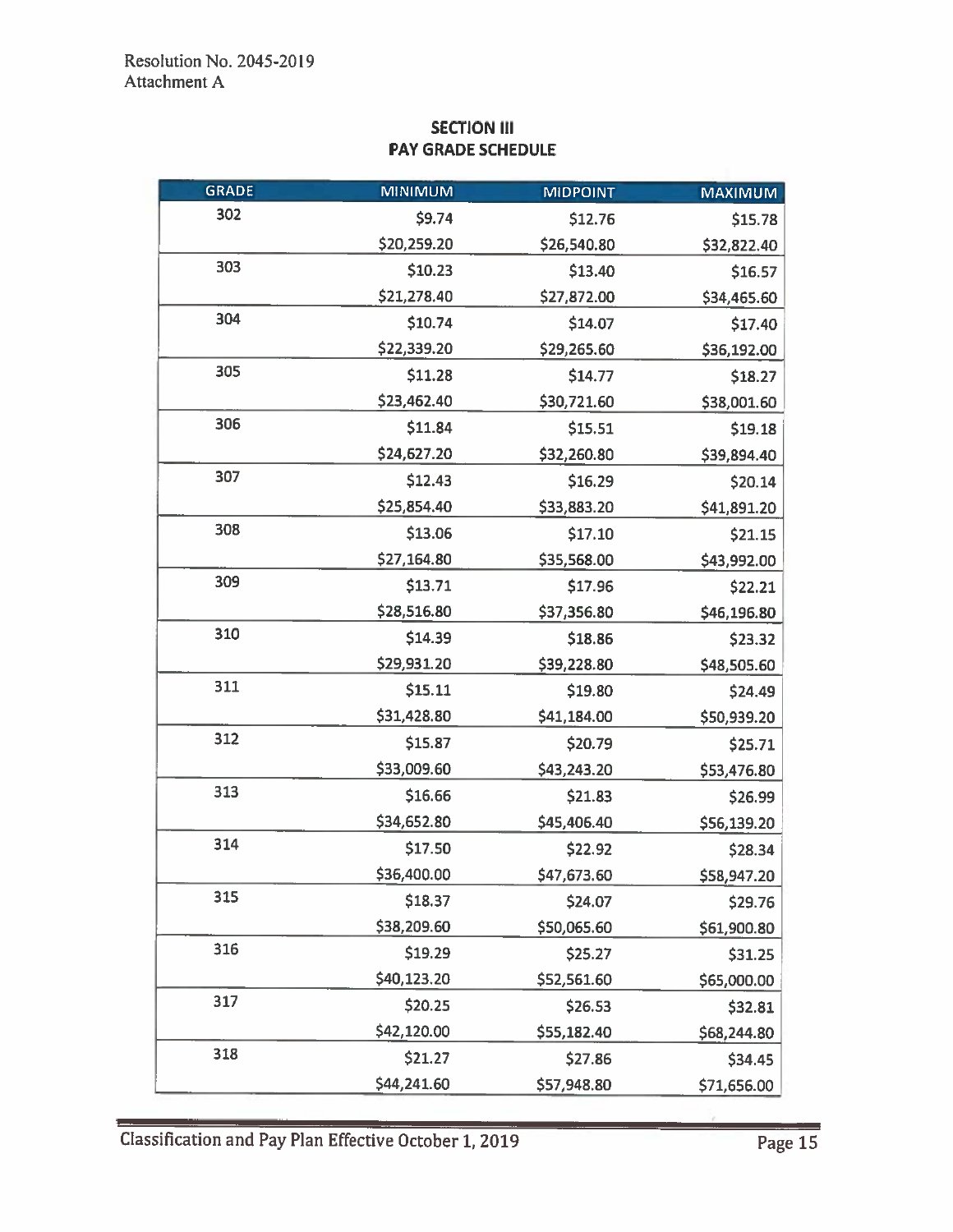## **SECTION III** PAY GRADE SCHEDULE

| <b>GRADE</b> | <b>MINIMUM</b>     | <b>MIDPOINT</b><br><b>MAXIMUM</b> |              |
|--------------|--------------------|-----------------------------------|--------------|
| 319          | \$22.33            | \$29.25                           | \$36.18      |
|              | \$46,446.40        | \$60,840.00                       | \$75,254.40  |
| 320          | \$23.45            | \$30.72                           | \$37.98      |
|              | \$48,776.00        | \$63,897.60                       | \$78,998.40  |
| 321          | \$24.62            | \$32.25                           |              |
|              | \$51,209.60        | \$67,080.00                       | \$82,950.40  |
| 322          | \$25.85            | \$33.86                           | \$41.88      |
|              | \$53,768.00        | \$70,428.80                       | \$87,110.40  |
| 323          | \$27.14<br>\$35.56 |                                   | \$43.97      |
|              | \$56,451.20        | \$73,964.80                       | \$91,457.60  |
| 324          | \$28.50            | \$37.34                           | \$46.17      |
|              | \$59,280.00        | \$77,667.20                       | \$96,033.60  |
| 325          | \$29.93            | \$39.20                           | \$48.48      |
|              | \$62,254.40        | \$81,536.00                       | \$100,838.40 |
| 326          | \$31.42            | \$41.16                           | \$50.90      |
|              | \$65,353.60        | \$85,612.80                       | \$105,872.00 |
| 327          | \$32.99            | \$43.22                           | \$53.45      |
|              | \$68,619.20        | \$89,897.60                       | \$111,176.00 |
| 328          | \$34.64            | \$45.38                           | \$56.12      |
|              | \$72,051.20        | \$94,390.40                       | \$116,729.60 |
| 329          | \$36.37            | \$47.65<br>\$58.93                |              |
|              | \$75,649.60        | \$99,112.00<br>\$122,574.40       |              |
| 330          | \$38.19            | \$50.03                           | \$61.87      |
|              | \$79,435.20        | \$104,062.40                      | \$128,689.60 |
| 331          | \$40.10            | \$52.53                           | \$64.97      |
|              | \$83,408.00        | \$109,262.40                      | \$135,137.60 |
| 332          | \$42.11            | \$55.16                           | \$68.21      |
|              | \$87,588.80        | \$114,732.80                      | \$141,876.80 |
| 333          | \$44.21            | \$57.92                           | \$71.63      |
|              | \$91,956.80        | \$120,473.60                      | \$148,990.40 |
| 334          | \$46.42            | \$60.82                           | \$75.21      |
|              | \$96,553.60        | \$126,505.60                      | \$156,436.80 |
| 335          | \$48.75            | \$63.86                           | \$78.97      |
|              | \$101,400.00       | \$132,828.80                      | \$164,257.60 |

Classification and Pay Plan Effective October 1, 2019